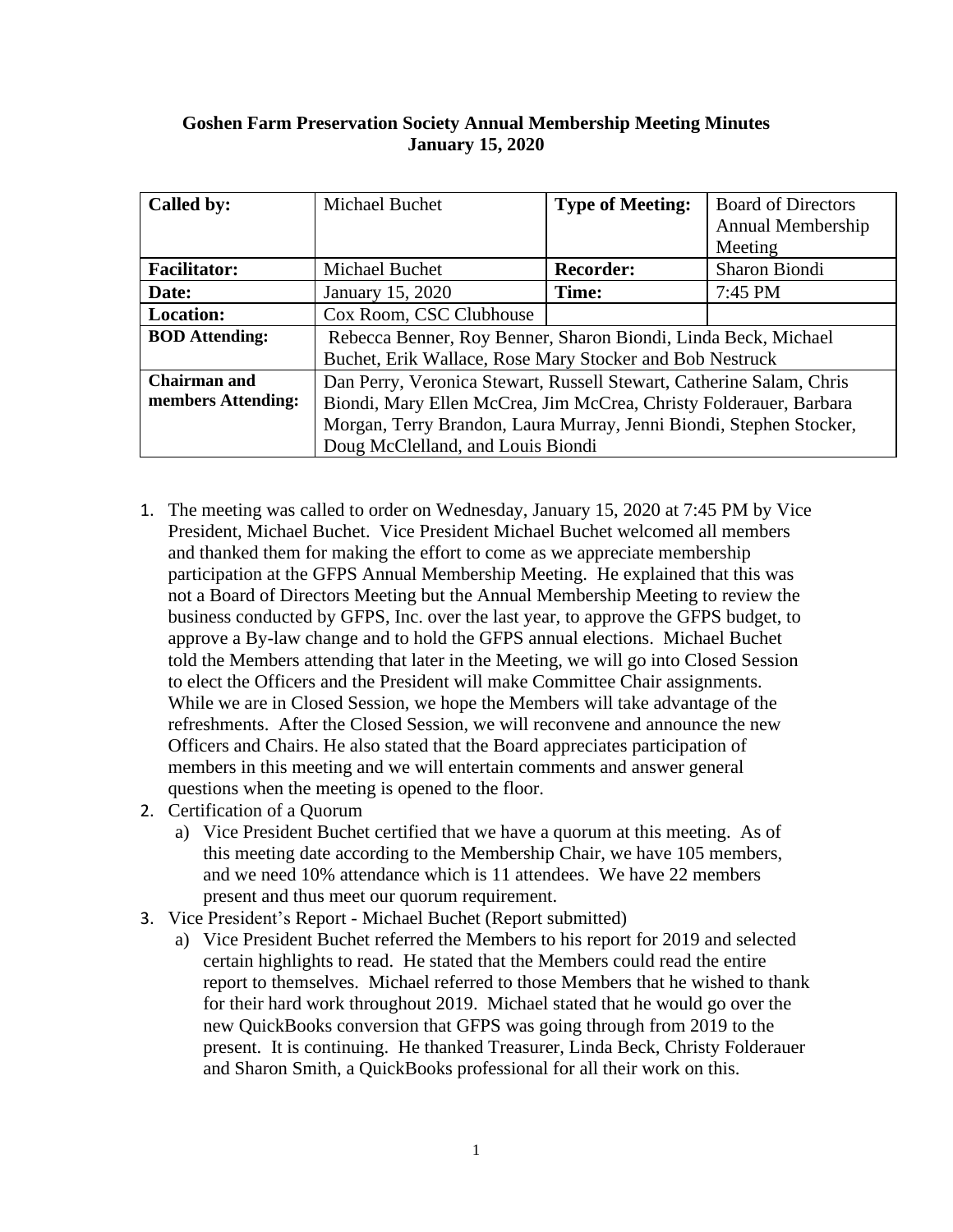- b) Michael Buchet next referred the Members to the GFPS Audit Report by Fred Miller, Accounting Services, Inc. He gave a brief overview of the audit.
- c) GFPS negotiated with Dirk Schwenk, Baylaw, LLC and we now have an attorney committed to providing legal advice. He is working with GFPS in extending our Lease with the BoE. There was a question from Douglas McClelland regarding lease renewal. Michael responded to clarify.
- d) GFPS is in negotiations with several insurance companies to achieve policies that will better reflect the growth in GFPS activity and attendance since we first negotiated our insurance policies. Michael reviewed examples of the increase in activity and attendance that require insurance reevaluation.
- e) Michael thanked and introduced the Board Members.
- f) Michael spoke about the Committee Chair Guidelines which are in the process of being updated.
- g) Last Michael stated that GFPS is drafting a donation acceptance policy with appropriate letters.
- 4. Review and Approval of Minutes
	- a) Vice President Buchet directed the members to the meeting package provided and asked them to review the Annual Membership Meeting Minutes from January 16, 2019.
	- b) Michael accepted a motion to accept the January 16, 2019 Annual Meeting Minutes from Louis Biondi and seconded by Chris Biondi. There were several corrections from Becky Benner and Roy Benner. The revised motion to approve the Minutes with corrections by Louis Biondi and seconded by Chris Biondi carried with one abstention.
- 5. Review and Approval of end of the year Treasurer's Report
	- a) Michael Buchet guided everyone to the Treasurer's Report in the package. Michael noted that under our old QuickBooks Accounting System, we could not accurately reflect "In-kind Donations". They have now been included in the new accounting system. Doug McClelland had a question about "In-kind Donations" that was clarified by Michael. This year, 2019, has been spent in updating and revising our accounting system. A simple Profit and Loss Summary for 2019 is less than ideal but it does explain what we took in and what we spent in broad terms. Working with our current Treasurer, our new Treasurer and her assistant, Michael Buchet, using our new accounting system, QuickBooks for Non-profits, in 2020 will be able to generate an end of the year detailed Financial Report and Budget. Michael also explained that in 2018, the Board made a motion to set aside 25% of the net profit to a restricted account for renovating and repairing the Farm House. We have hired a structural engineer, Dave Wallace and have begun gathering the necessary information to create a plan for the Farm House foundation repair. Michael asked if there were questions; otherwise, he would entertain a motion to approve the Financial Report. Bob Nestruck made a motion to accept the Financial Report for 2019 and it was seconded by Doug McClelland. The motion carried.
- 6. Committee Reports for 2019
	- a) Building & Maintenance (Chair Vacant)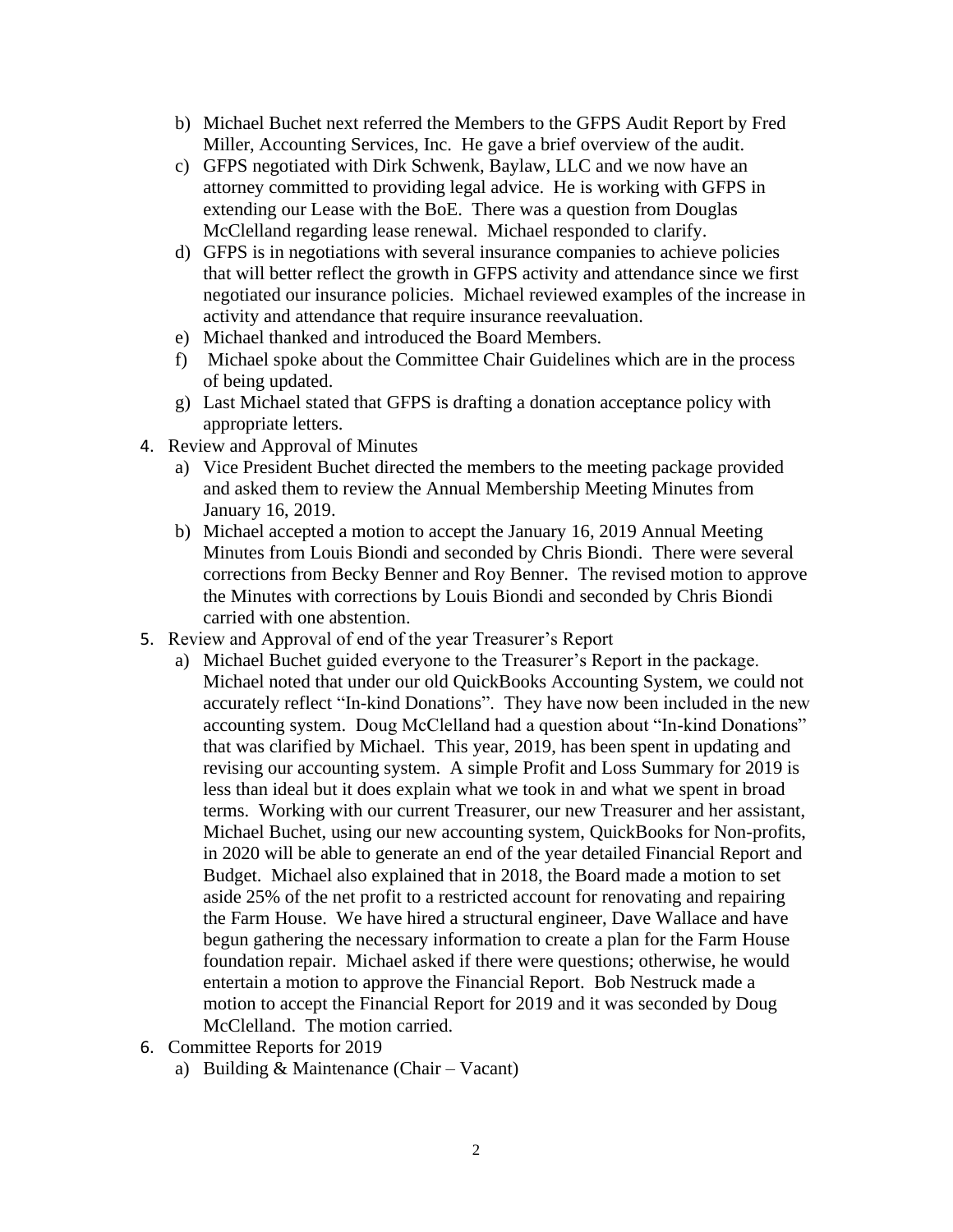- i) Michael reported that we are working with engineer, Dave Wallace and architectural designer, Amy Taylor. Amy Taylor has produced preliminary scale drawings of all the Farm House; all floors and elevations. We are now scheduled to meet with Dave Wallace and Amy Taylor at the Farm House on Wednesday, January 22 at 10 AM. Lou, Roy, and Michael will attend to discuss changes to the preliminary drawings and next steps for stabilizing the foundation. Michael did mention that we really need a Building Chair to move forward with these steps.
- ii) Lou also reported that an improvement that needs to be scheduled is building and installing shutters on all the windows. This work was approved by County Preservationist, Jane Cox of Department of Planning and Zoning, Cultural Resources Division with a change in the size and style of the hinges to be more period appropriate and smaller. Roy Benner has saved hinges from the various shutters that were on the Farm House when Goshen Farm had to remove the shutters to protect them. Lou stated that this project would be relatively inexpensive and could be done by Members. Becky explained to the Membership who Jane Cox is and how much she has helped GFPS and advocated for Goshen Farm over many years.
- b) Communications (Chair–Vacant) Lou Biondi passed out a one-page, two-sided report for Communications Committee, Financial Development Committee and Events Committee. Lou covered these three committees during 2019.
	- i) The Communications Committee supported the events hosted by Goshen Farm by arranging for Mailchimp Campaigns and Facebook posts. The Goshen Farm website did not get sufficient volunteer support to keep it current and there is a significant amount of outdated information on the website. Fortunately, Color Fire Marketing, a Goshen Farm Corporate Sponsor, has agreed to provide assistance in updating the website.
	- ii) Articles and event flyers were written and designed and published in the ten issues of the Caper during 2019.
	- iii) Becky Benner posted our events in on-line calendars, in various local community publications, e-newsletters and The Capital newspaper. She also notified the CSCIA of events to be posted on the CSC Sign Board.
- c) Financial Development (Chair Vacant)
	- i) At the end of October 2019, the Committee submitted a "Special Spring FY 2020 Mini Grant Application" offered by the Anne Arundel County Arts Council in partnership with the Anne Arundel County Office of Planning and Zoning, Cultural Resources Division. The amount of the grant application was \$2,160.00 to purchase art supplies and to conduct art activities at the Goshen Farm 2020 Spring Open House. We are awaiting the results of this grant application.
	- ii) Also, in October, the Committee started tracking application dates for grants from State and local funding organizations to better plan for the future submission of grant applications.
- d) Events (Chair vacant)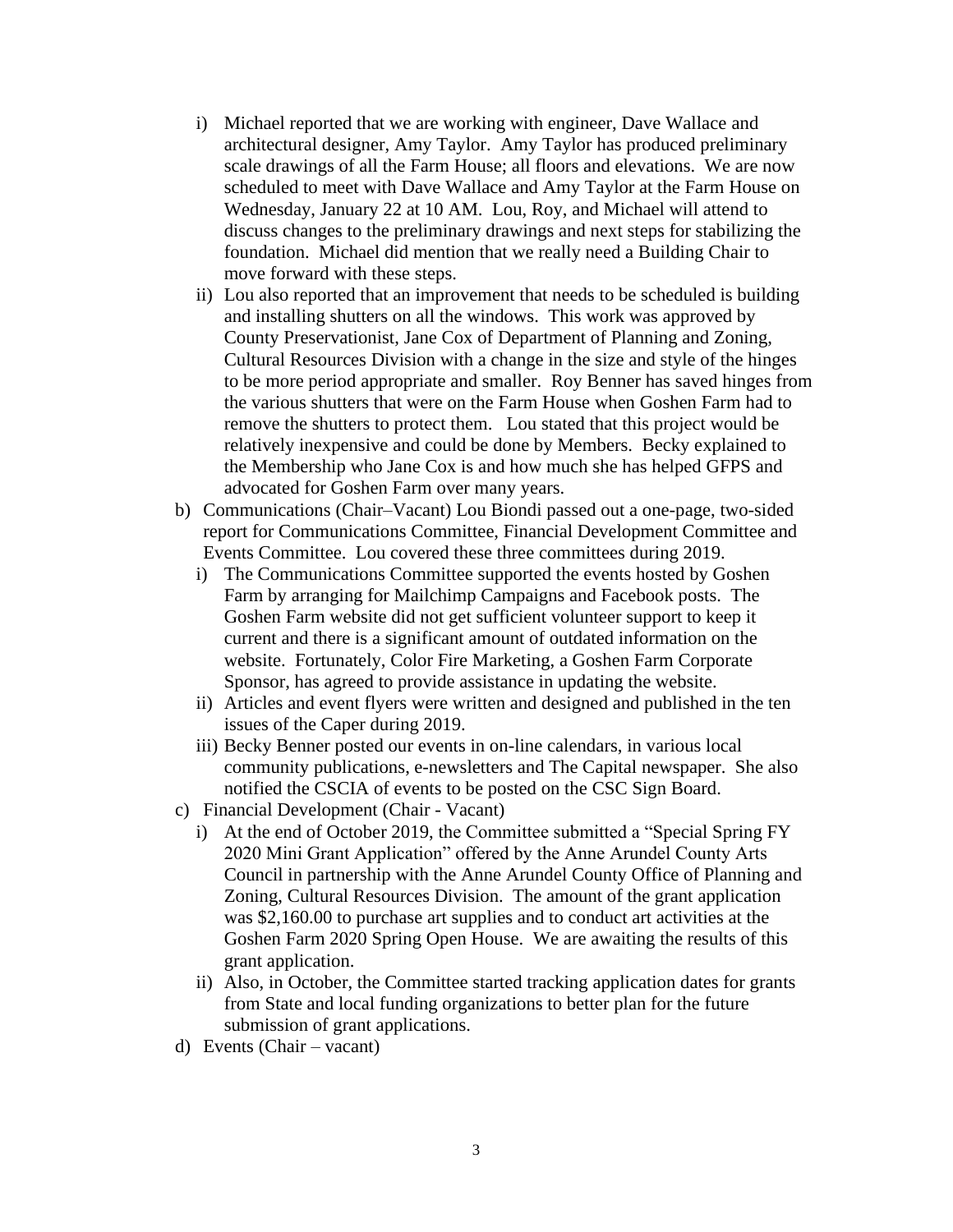- i) Lou reported that Java & Jazz/Tea &Tunes (March 10, 2019) chaired by Lou and Sharon Biondi had six Event Sponsors who donated \$580.00 in cash and food. This free "thank you" event raised approximately \$1,400.00.
- ii) The Goshen Farm Spring Open House (April 13, 2019) chaired by Board Member Rose Mary Stocker raised approximately \$600.00.
- iii) He reported that the GFPS Strawberry Festival booth (June 4, 2019), chaired by Member, Barbara Morgan, sold 262 Kayak Raffle Tickets at the festival and the event netted \$1,400.
- iv) The Goshen Farm Fall Open House (September 14, 2019), co-chaired by Rose Mary Stocker and Becky Benner raised approximately \$1,100.00.
- v) The Annual Wine Tasting/Silent Auction (August 17, 2019) held at the home of Valerie Sullivan with wine and catering donated by Bellas Liquors netted \$4,201.00. This event was chaired by Louis and Sharon Biondi.
- vi) The Annual Harvest Pasta Dinner (October 15, 2019) at Gloria Dei! Lutheran Church was chaired by Robert Nestruck and had one Event Sponsor who donated bread, pasta, salad and dressing. This event raised approximately \$1,350.00.
- e) Garden (Chair Bob Nestruck) (Annual report submitted)
	- i) Bob Nestruck reported that 2019 was a good year for the Sharing Garden even with the torrential rains and later the brutal heat. There was also an issue of a hornet's nest near one of the plots that caused some stinging episodes to Gardeners. The nest was removed and hopefully will not reappear this spring. The Sharing Garden still needs to replace the rest of the fence and get it painted. Hopefully, the weather this year will cooperate with painting. Despite this extreme weather, the Sharing Garden crops did fairly well and the gardeners grew enough tomatoes with Terry Brandon's help in the Hoop House to make enough sauce for the Harvest Pasta Dinner in October.
- f) Grounds (Chair Roy Benner) (Annual report submitted)
	- i) Roy first wanted to thank Member, Tracy Smith, who had volunteered to plan the layout, planting and maintenance of the Slave Garden in 2018 and continued her stewardship through 2019. The Henson-Hall Slave Garden was a 2019 success! Tracy included such period plantings as fish peppers, tobacco, cotton, and sorghum. Visitors at Open Houses were able to see and sometimes taste the kinds of crops that would have been grown and harvested by slaves. Roy is planning to write a thank you letter and create a Certificate of Recognition to give to Tracy Smith acknowledging her hard work.
	- ii) Roy also wanted to thank Paul Bunting; a Member who helps Roy cut grass.
	- iii) Roy discussed the various donations that he received for Goshen Farm, such as the Milwaukee Sickle Bar that was donated by Atlantis Community.
	- iv) Roy also thanked Terry Brandon for all the Educational Events and Programs that he has hosted at Goshen Farm in 2019.
	- v) Roy addressed a major project in 2019 the Shallow Water Wildlife Pond Project. Roy conceived of this plan to address the run-off and drainage problem of the Farm House. All the water came right down to the Farm house foundation and was causing problems with the foundation. He drew up plans to eliminate that problem and pipe that water to a new pond. The remnants of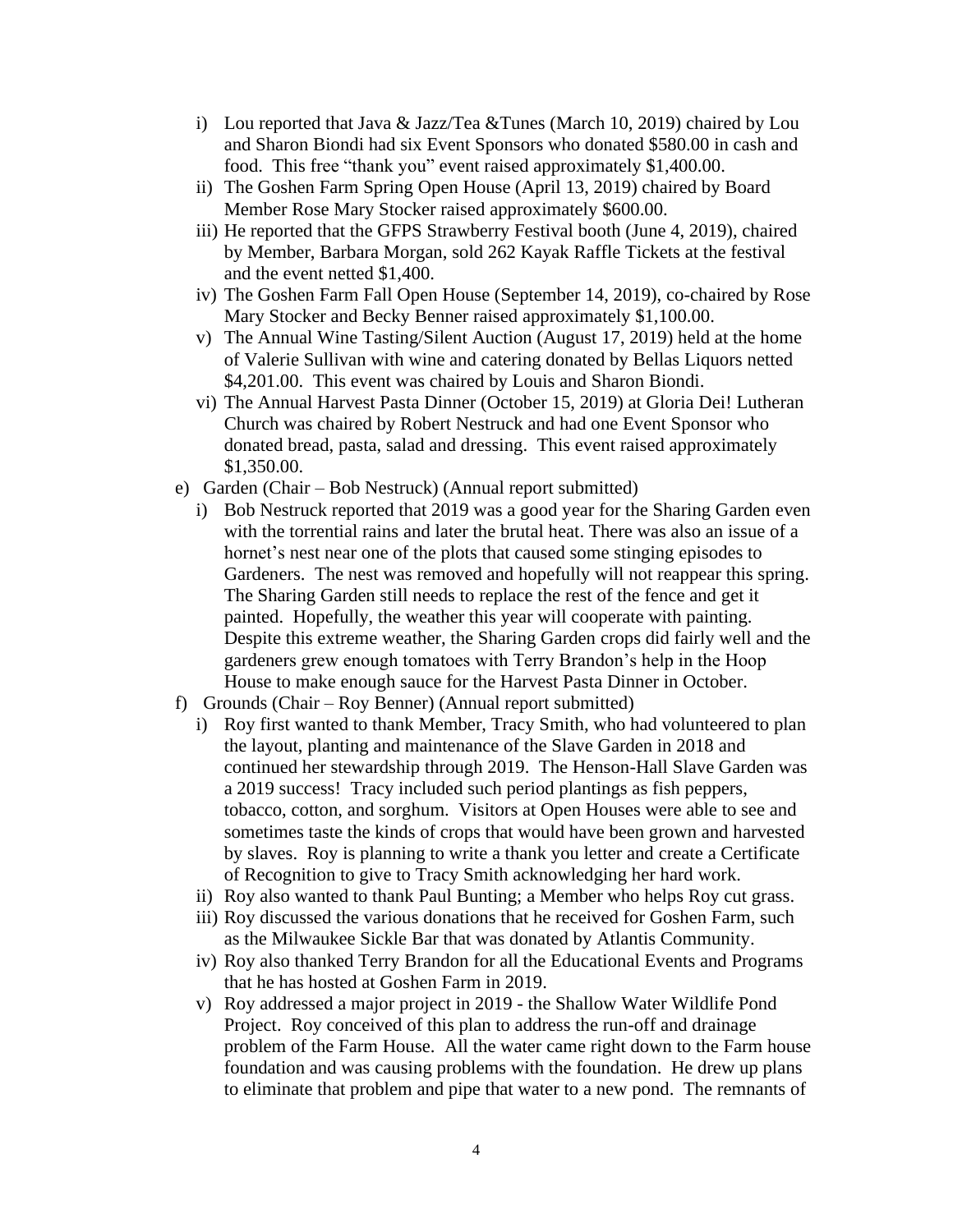an old pond were already there but needed reshaping and excavating. It was indicated by the Natural Resources Conservation Service (NRCS) that this work would cost about \$5,000.00. However, when Roy started the process of getting bids, the bids for this project ranged from \$13,000 -\$29,000. Roy knew GFPS could not afford what these contractor bids were asking. Though this was discouraging, Roy negotiated a cost sharing agreement with the Natural Resources Conservation Service, U. S. Department of Agriculture for about \$2,200.00 towards project completion. Ultimately, this grant reduced the cost to GFPS to about \$2,200.00.

- vi) Roy reported on two projects involving students from Anne Arundel Community College. Terry worked with Brandon Meyer in the Hoop House on an aquaponics project and the student developed a Power Point Presentation. Roy and Dean Cowherd worked with Lauren Guidry on "Predominant Soils" at Goshen Farm and she developed a PowerPoint Presentation on this project. We are hoping to get these PowerPoint Presentations on the GFPS website.
- vii)Roy stated we are required under our BoE Lease that when we do a project like this, we must send the completion information to the BoE, certified mail. Roy did this and the BoE signed off on the project.
- viii) Roy also reported on the Eagle Scout Projects completed for 2019. One Eagle Scout project completed by Aiden Girout was building and putting up ten Blue Bird Houses. Another project by Connor Shaw was done on the Iron Stone Quarry. He cleared paths to and in the quarry and put signs in that area.
- ix) Roy reported that we have had a lot of problems with erosion on our driveway. He and others built and placed diverters (erosion berms) on the driveway, but certain areas are still having problems with erosion and cars are bottoming out on these berms. They have tried several ways to correct these problems to no avail. Roy will continue to work on this issue in 2020.
- x) During the Grounds report, Member Chris Biondi stated that he has a tumble composter that he can donate to Goshen Farm if they can use it. Terry Brandon stated that he has a new project on composting with students and he could use this composter.
- g) History (Chair Scott Powers) (No report submitted)
- h) Membership (Chair Becky Benner) (Annual report submitted)
	- i) Becky showed her colored bar graph comparing Membership growth from 2007 through early 2020. She encouraged Members to reach out to neighbors and friends to encourage them to join GFPS.
	- ii) Becky held up the tri-fold pamphlet that she first developed in 2018 that has a brief history of Goshen Farm, important milestones by GFPS for Goshen Farm, our Mission Statement, information about GFPS, our Events Calendar and a Membership Form (all on this trifold). Becky also reminded Members that their friends could join on our GFPS website using Pay Pal.
	- iii) Becky summarized her additional work at the Farm with Terry, Roy, and Bob with educational programs, agrarian projects, history projects and so much more.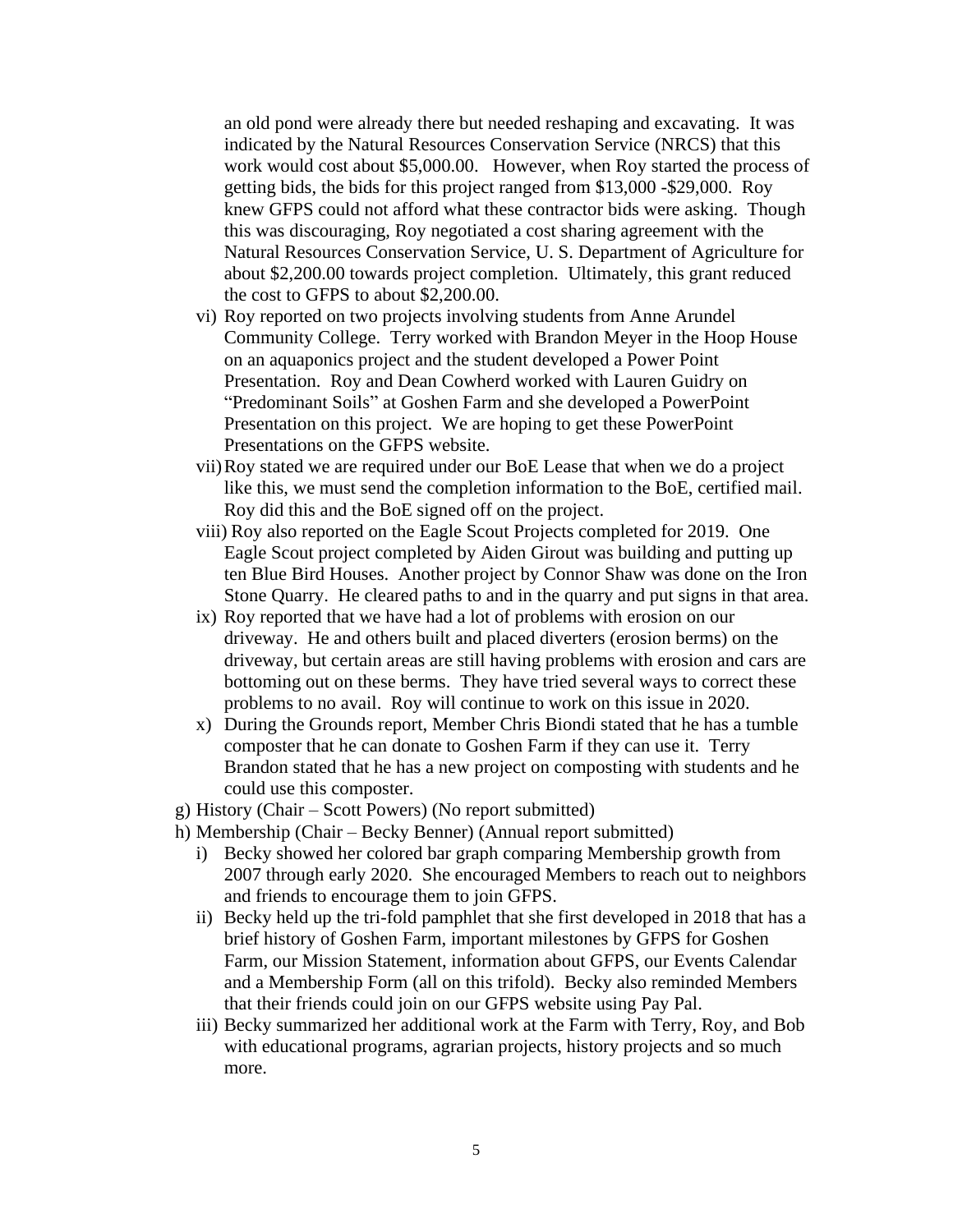- iv) Becky stated that she hopes we will have an Education Committee Chair soon because so much of our focus is on not just the Farm House and history but educating "Children of all ages".
- v) Becky also reported on the Pollinator Garden and the Monarch Waystation that Member, Larry Jennings designed last year in 2018 and Roy made sure it was constructed. Roy did not do this alone – he involved The Harbour School Students, the Sharing Gardeners and a host of other schools and groups to help construct this large garden. So, in 2019, Becky asked the Anne Arundel County Master Gardeners to come to Goshen Farm, do an evaluation of the Farm and see if we would qualify to be a Bay- Wise Property. Three Master Gardeners came to the Farm and granted us a Bay- Wise Certification number SO23. She also applied to the Monarch Watch and we are Monarch Waystation Number 25434.
- vi) Becky reported that there is much produce grown in the Hoop House. Member, Terry Brandon makes sure that this produce is delivered to those in need – Salvation Army, My Brother's Pantry, College Parkway Place, and other locations.
- vii)As regards Intern Programs in the County, Becky is going to focus on interns from AACC as they consistently agree to do a project, work hard, and complete the project. After a year sabbatical, Becky will also again look at interns at the high school level. She has done this in the past and except for two high school interns, she was very disappointed in the follow through of both the AACPS Intern Program Facilitators and the students.
- viii) Last, Becky stated that as Members can see, Board Members are "wearing many hats". We do need much more help; not just with coming up to the Farm to volunteer for projects and events but to Chair or work on Committees. She asked those Members present to think about stepping up and asking others to do so as well.
- 7. Election of Members to the Board of Directors, approval of By-Law change and approval of Board of Director's proposed FY 2020 Budget.
	- a) VP Buchet asked for two members to count ballots. Two Members, Laura Murray and Chris Biondi, volunteered.
	- b) Michael asked for a motion to discuss the budget. Chris Biondi made a motion to discuss the budget. Doug McClelland seconded. Hearing no discussion, Michael stated we will discuss the ballot. Michael explained that the By-Laws authorize a Board of up to 13 Members. There are four continuing Board Members so there are 9 vacancies on the Board of Directors. We can write in as many candidates as we like, and we can accept nominations from the Floor. After the election to the Board of Directors and we get the results, the new Board of Directors will repair to the office for a Closed Session. In that session, the Board decides who the President, Vice President, Treasurer and Secretary will be. The new President makes assignments to the committees and At-large Board Members. This should take about 10 Minutes. Michael encouraged the Members to enjoy the food and beverages while we are in Closed Session. Michael asked for nominations from the Floor. There were none. Barbara Morgan asked if she